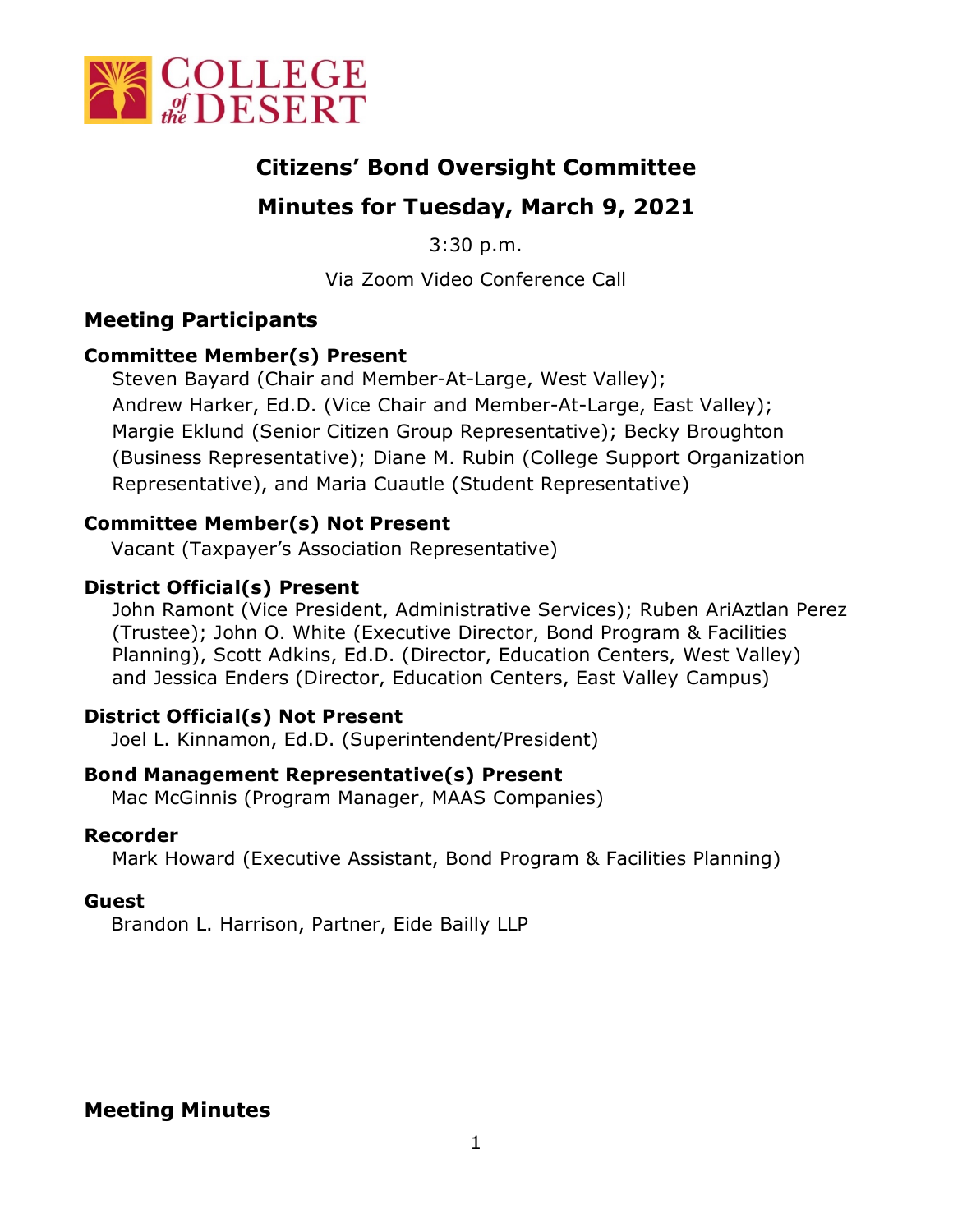## **1. Call to Order/Roll Call**

• Chair Steven Bayard called the committee to order at 3:33 p.m. The committee had a quorum.

#### **1.1 Public Comments**

• Pursuant to the Governor's Executive Order N-25-20, Chair Steven Bayard stated that the COC Committee may participate via teleconference. He further stated that public participation, in accordance with Executive Order N-25-20 and guidance from the California Department of Public Health on gatherings, remote public participation is allowed and will be accepted by email to [mhoward@collegeofthedesert.edu](mailto:mhoward@collegeofthedesert.edu) during the meeting, prior to the close of public comment on an item, and read into the record during public comment. There is a time limit of three (3) minutes per person and a maximum of 15 minutes for the entire meeting.

• Chair Steven Bayard requested that any guest(s) present in the Zoom Meeting identify themselves. No response was received and Recorder Mark Howard confirmed no guest(s) had joined the meeting.

## **2. Action Items**

#### **2.1 Approval of Agenda**

• A motion was made by Diane Rubin to approve the March 9, 2021 Meeting Agenda. Becky Broughton seconded the motion. No discussion ensued. All in favor. No opposed. Motion was passed.

#### **2.1 Conclusion**

• March 9, 2021 Meeting Agenda was approved as presented.

| 2.1 Follow-up Items | 2.1 Task of | 2.1 Due by  |
|---------------------|-------------|-------------|
| <mark>  None</mark> | <b>None</b> | <b>None</b> |

#### **2.2 Approval of December 8, 2020 Minutes**

• A motion was made by Margie Eklund to approve the December 8, 2020 Meeting Minutes as presented. Diane Rubin seconded the motion. No further discussion ensued. All in favor. No opposed. Motion was passed.

#### **2.2 Conclusion**

• December 8, 2020 Meeting Minutes were approved.

| 2.2 Follow-up Items | 2.2 Task of | 2.2 Due by  |
|---------------------|-------------|-------------|
| <b>None</b>         | <b>None</b> | <b>None</b> |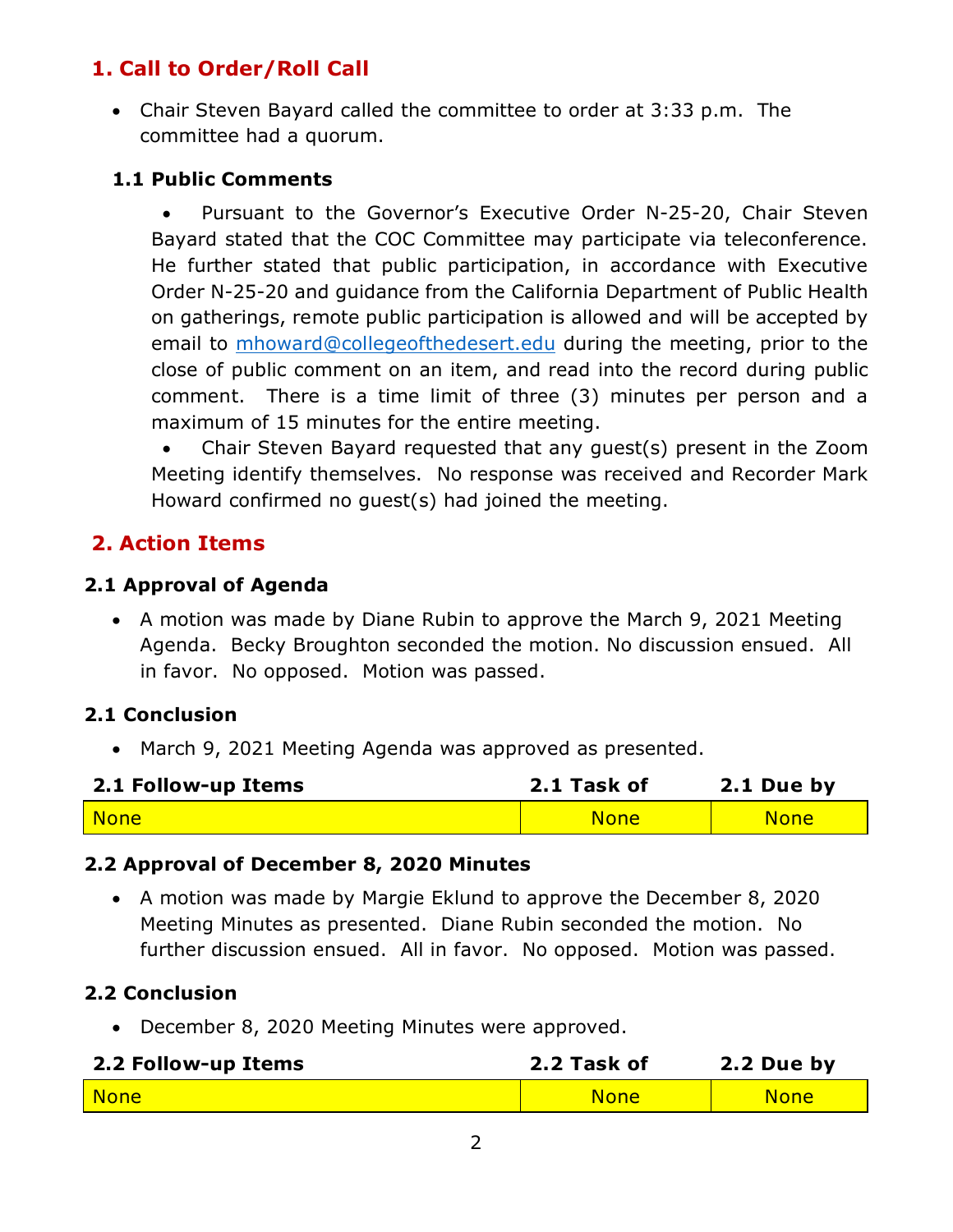## **3. Information/Discussion Items**

### **3.1 Introduction of Trustee, Ruben AriAztlan Perez**

• Chair Steven Bayard welcomed Trustee Ruben AriAztlan Perez to the committee, who will be representing the Board of Trustees in the next four meetings. Ruben shared some of his background and thanked the committee for their time.

#### **3.1 Conclusion**

• The committee members welcomed Ruben AriAztlan Perez.

| 3.1 Follow-up Items | 3.1 Task of | 3.1 Due by  |
|---------------------|-------------|-------------|
| <b>None</b>         | <b>None</b> | <b>None</b> |

### **3.2 2019 – 2020 C.O.C. Annual Bond Report Draft**

- Chair Steven Bayard asked John White to present the 2019 2020 Annual Bond Report draft to the committee. John White briefed the committee on the following revisions that have been made to the Bond Report draft since the last meeting:
	- $\checkmark$  The bond measures are now addressed chronologically, with Measure B preceding Measure CC;
	- $\checkmark$  Additional content includes images of current projects, such as the new Hilb Library, Indio center buildings and an aerial view of the Palm Springs Development Project, and
	- $\checkmark$  The new College of the Desert web site pages featuring Citizens' Bond Oversight Committee information formally found only on the MAAS Bond web site pages.
- Following Chair Steven Bayard requests for comments Diane Rubin responded with the following two suggestions:
	- 1. Mention both Measures B and CC Bond programs in the first paragraph of the Independent Financial and Performance Audit section on page 7, and
	- 2. Update the web link on the top of page 8 for the audits and financial reports to the Annual Bond Reports page.

### **3.2 Conclusion**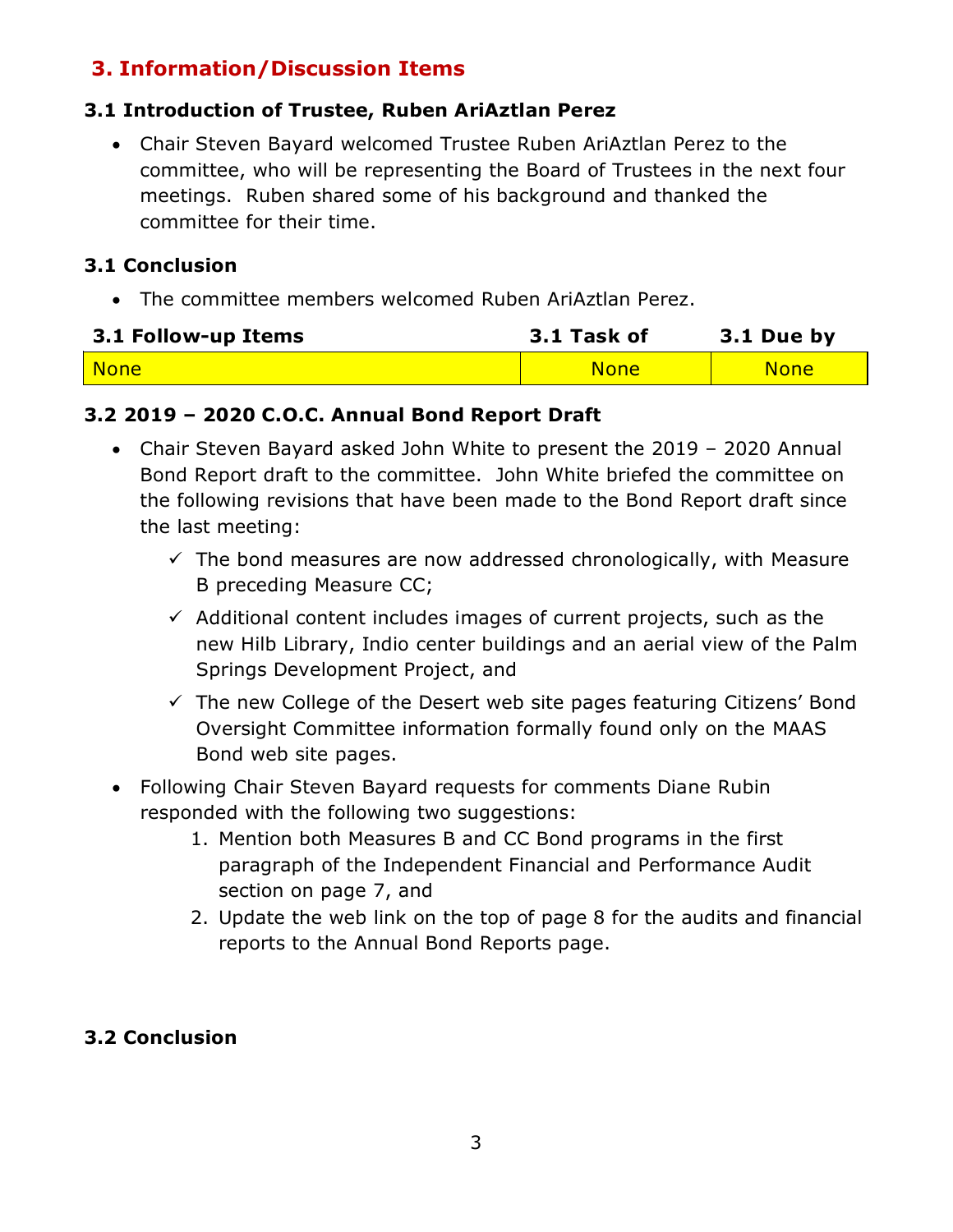• The committee members were briefed on the 2019 – 2020 Bond Annual Report Draft and the report will be amended to reflect the two recommendations.

| 3.2 Follow-up Items | 3.2 Task of | 3.2 Due by  |
|---------------------|-------------|-------------|
| None                | <b>None</b> | <b>None</b> |

#### **3.3 Projects Updates**

- Mac McGinnis presented the Bond Project Updates which began with the following sites being geographically located with the aid of aerial photos:
	- o Palm Desert Central Campus:
		- $\checkmark$  Softball field lighting project almost completed;
		- $\checkmark$  The District approved the initiation of design for a football stadium replacement and reorientation of the existing soccer field with installation night lighting, and
		- $\checkmark$  Installation of Applied Sciences building canopy.
	- o Indio Center:
		- $\checkmark$  The locations of the Expansion Building and Indio Child Development Center were identified.
		- $\checkmark$  The new Indio Child Development Center incorporate a modern architecture style and will be a state-of-the-art facility.
	- o Palm Springs Development Project:
		- $\checkmark$  The land that had been the site of the Palm Springs Mall is now graded with gravel and the vacated Jack in the Box facility is scheduled for demolition.
	- o The Roadrunner Motors Project:
		- $\checkmark$  The recently acquired undeveloped lot in Cathedral City will be the future home of the Roadrunners Motors auto program.
		- $\checkmark$  The project will accommodate a twenty thousand square foot automotive and technology training center occupying the eastern half of the property. The Schematic Design phase is fifty percent complete.
- Mac McGinnis stated that the Roadrunner space program has undergone refinements since entering the design phase, for example, the dimensions of classroom in the proposed new building will increase modestly to be 140 square feet, which is approximately the size of the auto program classrooms presently on campus.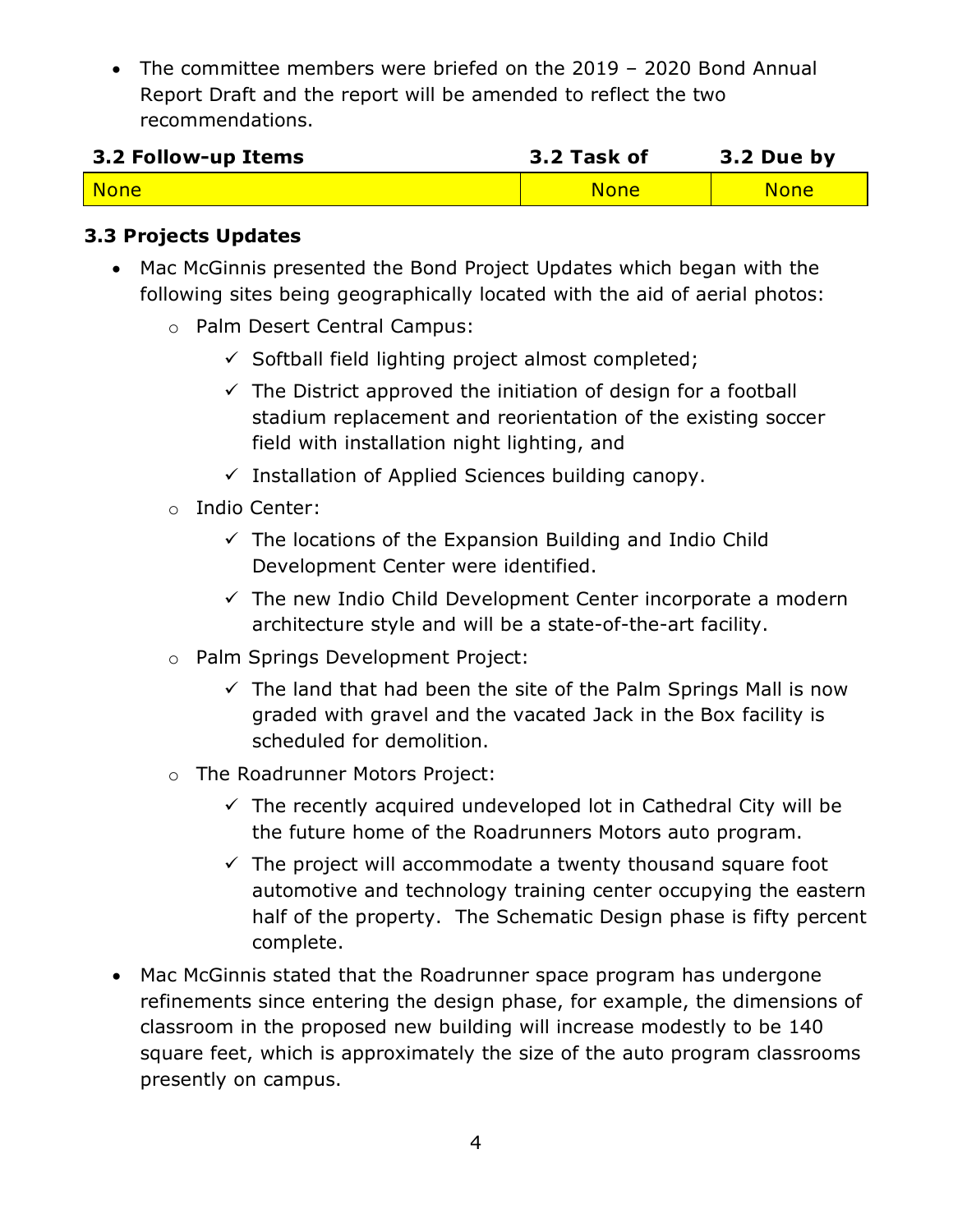- Chair Steven Bayard requested that the projects report include the street address of new projects, which is helpful for all audiences. Mac McGinnis agreed and stated the projects report would reflect street addresses in the future.
- Vice President John Ramont suggested the Committee be briefed with the design changes the architects made to the Indio projects in response to the COVID-19 Pandemic and new safety guidelines. Mac McGinnis stated that the District approved an additional one million dollars to pay for public space modifications, such as automatic sliding doors, hands free restroom features and social distancing features for classrooms and teaching labs.
- The Palm Springs Development Project aerial artist rendering shows buildings on the east side of the twenty-seven-acre site, while the parking lots and open spaces occupy the western portion, which is closest to neighboring properties.
- In response to Vice Chair Andrew Harker's inquiry about the location of the main entrance to the PSDP, Mac McGinnis informed the committee the main entrance and address will be on Farrell Drive and there will be street access to the site from Baristo Road and Tahquitz Canyon Way, as well.
- Budget information was presented to the committee for all active, completed and future projects, which outlined funds spent, remaining balances and a summary.

#### **3.3 Conclusion**

• Committee members were briefed on current, completed, and future projects.

| 3.3 Follow-up Items | 3.3 Task of | 3.3 Due by  |
|---------------------|-------------|-------------|
| <mark>  None</mark> | <b>None</b> | <b>None</b> |

#### **3.4 2019 – 2020 Financial and Performance Audit Presentation**

• Brandon L. Harrison, Partner, Eide Bailly LLP conducted the 2019-2020 Financial and Performance Audit presentation outlining the audit results of Measures B and CC bond programs. Findings verified that bond funds are being spent appropriately and that financial records are accurate. Vice Chair Andrew Harker inquired about the arbitrage as a potential issue for taxexempt financing. The Auditor and Vice President Ramont responded that arbitrage is always considered and analyzed as part of the financial audit process and that the District complies.

#### **3.4 Conclusion**